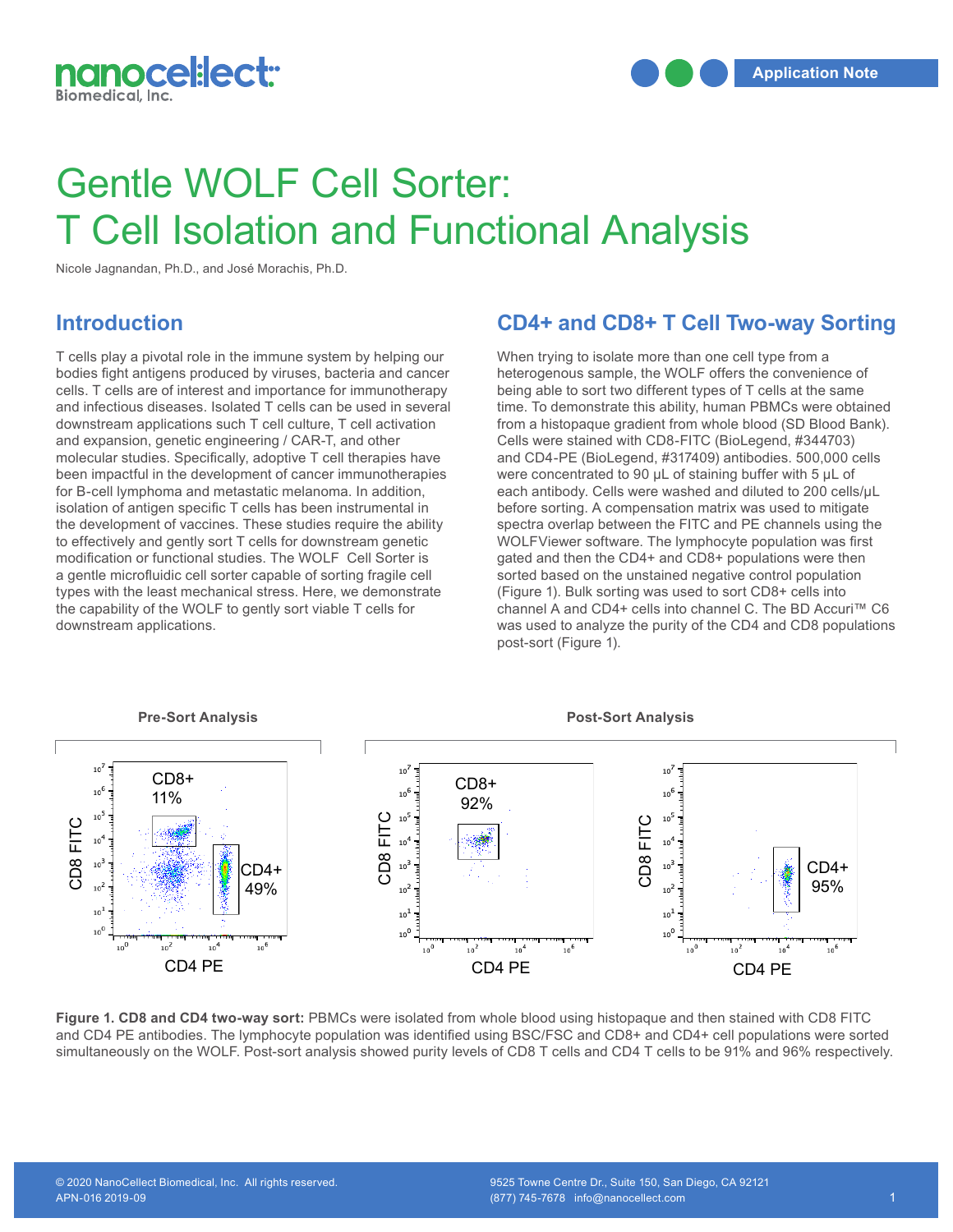

### **Results**

After sorting CD8+ and CD4+ cells at the same time, purity was 92% and 95%, respectively. These results show that the WOLF is able to sort two different T cell types simultaneously and at high accuracy.

## T Cells Maintain Viability After WOLF Sorting

Maintaining healthy cells after sorting is critical for downstream applications such as cell culture and next generation sequencing. Conventional cell sorters can cause a significant amount of cell death, limiting the number of downstream amount of cell death, limiting the number of downstrea<br>applications that can be used after sorting. In order to determine the viability of T cells after sorting, PBMCs were first isolated with histopaque and then stained with CD3 AlexaFluor 488 (Biolegend, #300415). These cells were then diluted to 250 events/μL and stained with propidium iodide diluted to 250 events/µL and stained with propidium iodide<br>(PI) to determine cell viability and sort viable CD3+ cells. Cells were then analyzed and sorted on the WOLF Cell Sorter using were then analyzed and sorted on the WOLF Cell Sorter using<br>DPBS + 2% FBS as sheath. T cell sorting gates were based on the PI negative (live cells), CD3+ population (Figure 2A). 10,000 live CD3+ cells were then sorted into the C channel on the microfluidic cartridge. Sorted cells were then stained again with PI to assess viability after being sorted on the WOLF Cell Sorter. The BD Accuri™ C6 was used to analyze the purity and Sorter. The BD Accuri<sup>™</sup> C6 was used to analyze the purity and viability of the CD3+ population after sorting. B.

### **Results**

Pre-sort analysis on the WOLF showed that 55% of the PBMC ric-sort analysis on the week showed that 33% of the FBWO<br>cell population was alive and 21% were CD3+. After sorting the<br>CD3+ live cells, post- sort analysis revealed that 92% of the CD3+ live cells, post- sort analysis revealed that 92% of the population was alive and 98% of the cell population was CD3+. These results show that the WOLF is able to successfully deplete the dead cell population while resulting in little to no cell death. In conclusion, this experiment demonstrates the ability of the WOLF to sort fragile cell types and maintain high viability. When using a viability dye to eliminate dead cells on the WOLF, T cells will still be viable after sorting, ensuring high quality **3** B. results for your downstream experiments.

### Sorted T Cells Maintain Function After Sorting

To further confirm that T cells are not only viable, but also<br>healthy enough for downstream functional assays, we healthy enough for downstream functional assays, we performed a T cell expansion assay. CD3+ viable cells (98% purity) were bulk sorted into 4 samples of 17,000, 10,000, 5,000 and 2,500 cells with STEMCELL™ Technologies ImmunoCult™- XF T cell Expansion Media (#10981) supplemented with IL-2 (10 ng/mL). Each sample was then stimulated with ImmunoCult™ Human CD3/CD28 T Cell Activator (#10971) and fresh media was added to each sample every 2-3 days. After 11 days, all of the samples were harvested and stained with PI and CD3 AF488. All samples were then analyzed on the BD Accuri TM C6.



#### **Figure 2. T cell purity and viability after sorting:**

**(A)** Pre-sort analysis and sort gates were based on the live (PI- ), CD3+ cell population. **(B)** Post-sort analysis showed that 92% was alive and 93% of the cells were CD3+ T cells.